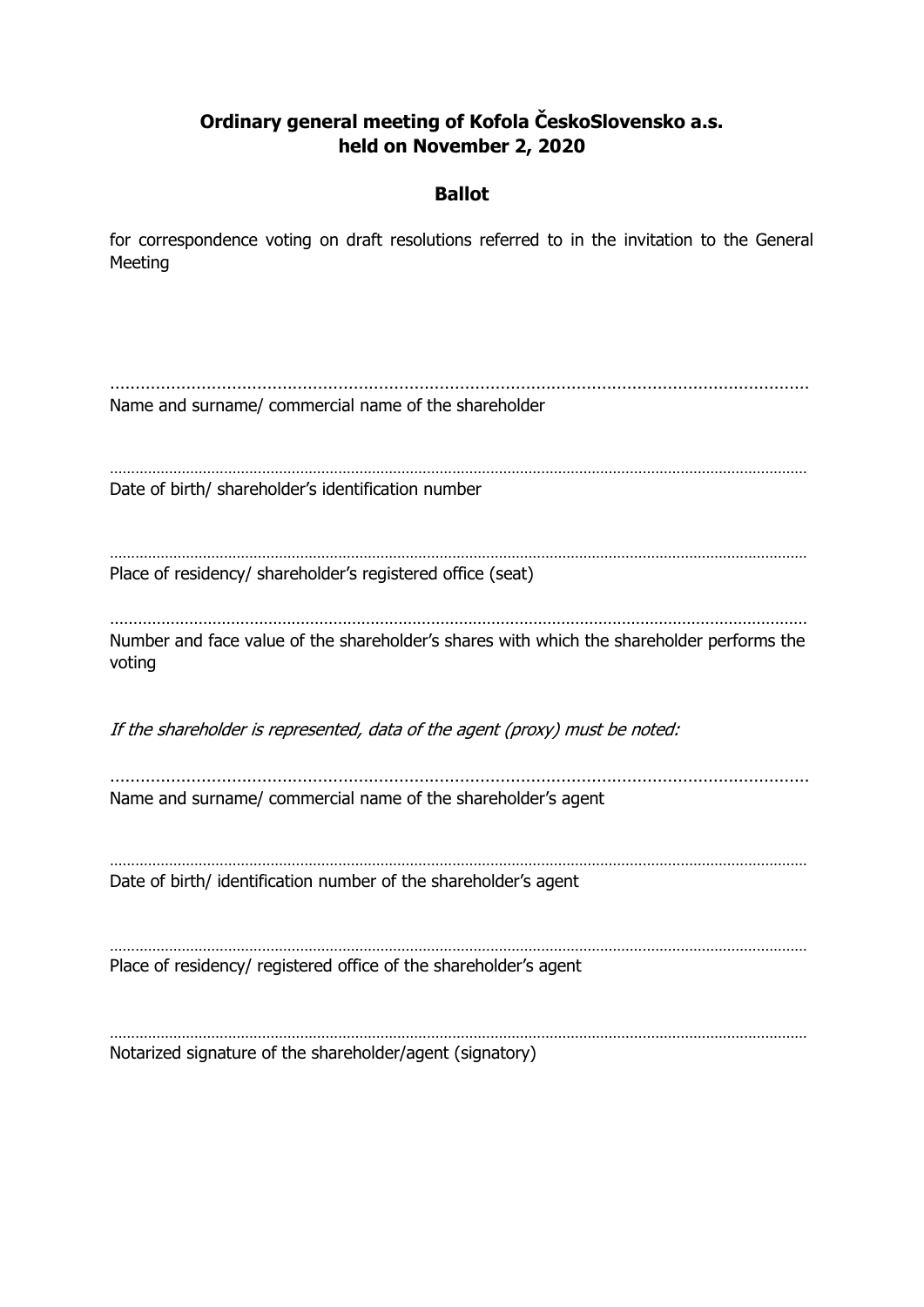# **Ordinary general meeting of Kofola ČeskoSlovensko a.s. held on November 2, 2020**

#### **Ballot**

for correspondence voting on draft resolutions referred to in the invitation to the General Meeting

### **Resolution of the item no. 2: Decision on the amendment of the Articles of Association of the Company**

| <b>Draft resolution:</b>                                                                                                    | <b>FOR</b> | <b>AGAINST</b> | <b>ABSTAIN</b> |
|-----------------------------------------------------------------------------------------------------------------------------|------------|----------------|----------------|
| "The General Meeting of the Company has made the following<br>decision to amend the Articles of Association of the Company: |            |                |                |
| Article 16 (16.3) of the Articles of Association of the Company is<br>amended as follows:                                   |            |                |                |
| "The Supervisory Board has five (5) members who are elected<br>and recalled by the General Meeting""                        |            |                |                |

## **Resolution of the item no. 3: Election of a member of the Company's Supervisory Board**

| <b>Draft resolution:</b>                                                                                                                                                                                 | <b>FOR</b> | <b>AGAINST</b> | <b>ABSTAIN</b> |
|----------------------------------------------------------------------------------------------------------------------------------------------------------------------------------------------------------|------------|----------------|----------------|
| "The General Meeting appoints Ladislav Sekerka, date of<br>birth: August 11, 1980, address: Ronalda Reagana 1122/1a,  <br>Bubeneč, 160 00 Praha 6 as member of the Supervisory Board<br>of the Company." |            |                |                |

**Resolution of the item no. 4: Decision on the distribution of the Company's profit generated in 2019**

| <b>Draft resolution:</b>                                                                                                                                                    | <b>FOR</b> | <b>AGAINST</b> | <b>ABSTAIN</b> |
|-----------------------------------------------------------------------------------------------------------------------------------------------------------------------------|------------|----------------|----------------|
| "The General Meeting of the Company approves the distribution<br>of profit generated by the Company in 2019 in the total amount<br>of CZK 472,901,000.11 the following way: |            |                |                |
| a) a part of the profit in the amount of CZK 300,941,298 shall<br>be distributed among the shareholders as the share in profit                                              |            |                |                |